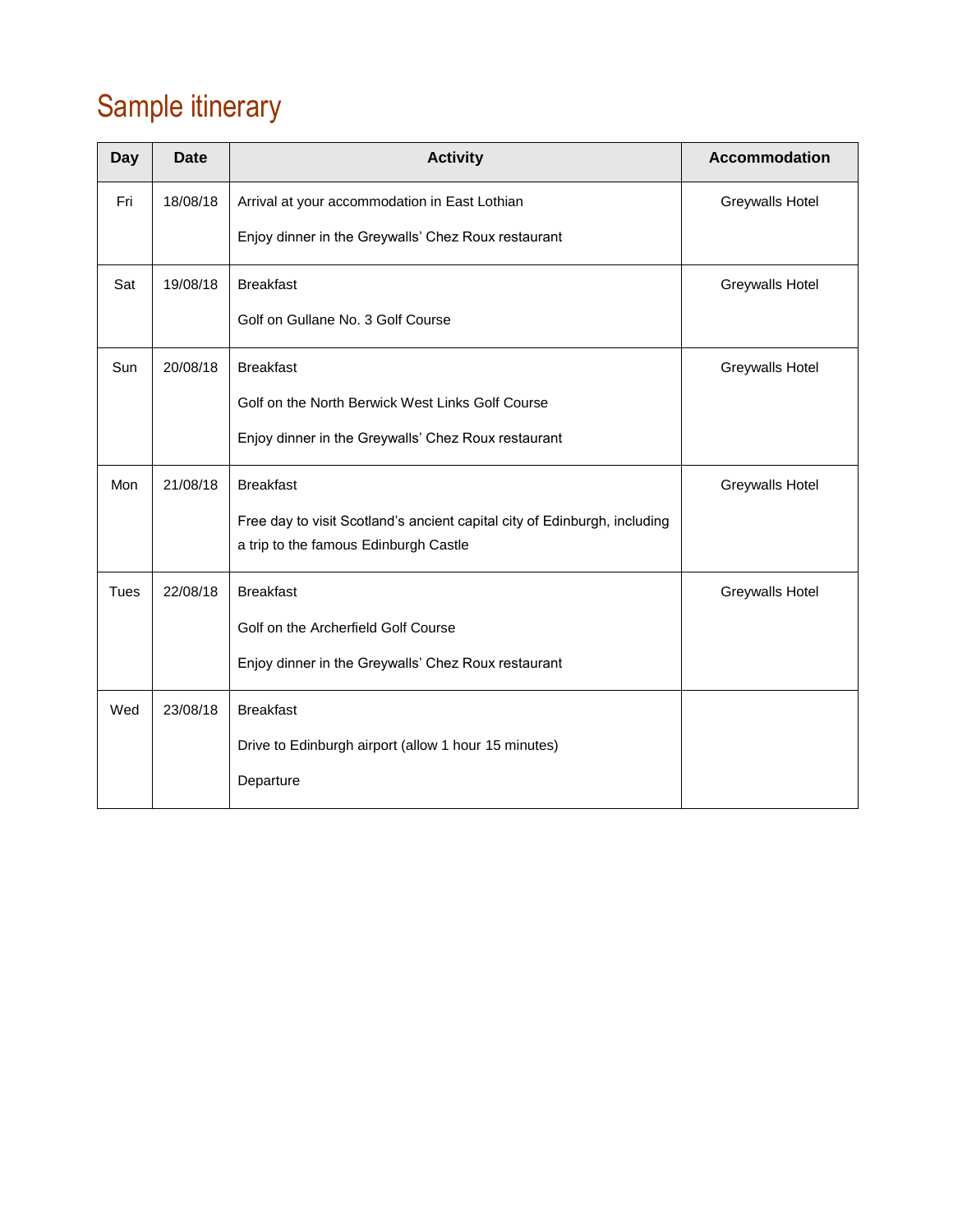# **Golf**

#### **Number 3 Course, Gullane (Par 68, 5259 yards)**

Gullane is a picturesque village in East Lothian, approximately 40 minutes drive from Edinburgh. This is one of the most important regions for golf in Europe, if not the world. There are three championship links courses at Gullane. You will be playing course No. 3. All of the courses are characterized by stunning views across the Firth of Forth to Fife and as with all great links courses, the deep pot-bunkers and wild rough are to be avoided at all cost. The No. 3 course was designed by the legendary James Baird.



#### **North Berwick West Links (Par 71, 6464 yards)**

You will discover at North Berwick a Club steeped in tradition dating from 1832, providing generous hospitality and a testing golf challenge. The course is a [traditional links,](http://www.northberwickgolfclub.com/thecourse.aspx) which like St Andrews, starts and finishes at the [clubhouse](http://www.northberwickgolfclub.com/19_clubhouse.aspx) within the town, having wound its way along the Firth of Forth.

There are stunning views over white sandy beaches, islands and across to the hills of the East Neuk of Fife. The club is one of the world's oldest golf clubs and in the 19th Century it hosted many of the legendary challenge matches. Today it is proud to be a Final Qualifying venue for the Open Championship, when held at nearby Muirfield, the next occasion being in 2013. In June 2010, the club co-hosted The Amateur Championship with Muirfield, which featured 300 of the best gentlemen amateur golfers in the world.

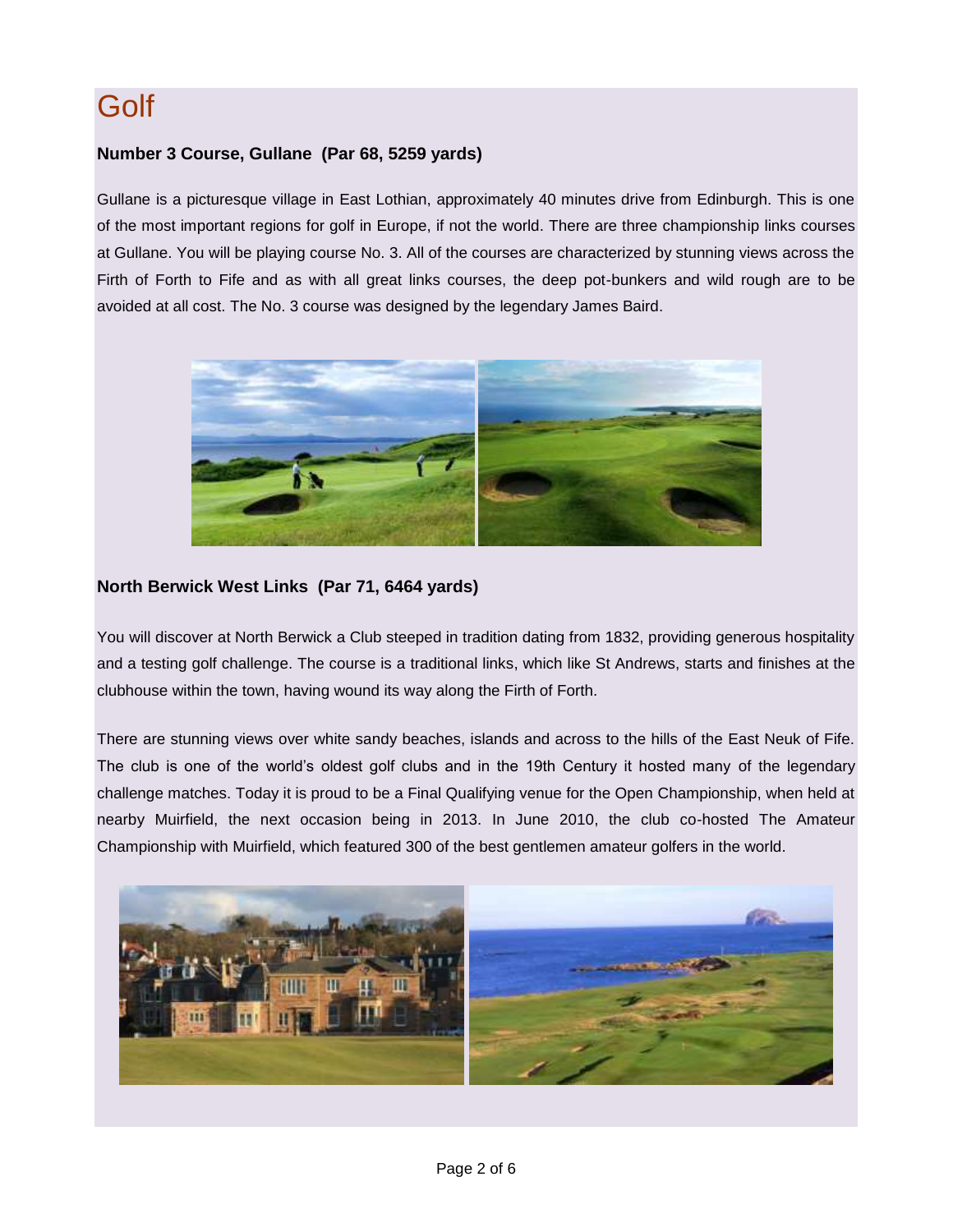#### **Archerfield Fidra Golf Course (Par 72, 6,201 yards)**

Any new golf course bounded on two sides by world-class golfing venues must be good if it is to stand comparison with its illustrious, long established neighbours.

The Archerfield Fidra course lies between the 8th hole at Muirfield and 9th hole at North Berwick and, although it only opened for play in 2004, the Fidra blends very well into the group of premium golfing destinations in this corner of East Lothian.



Archerfield Links is a private members club, vying with Loch Lomond on the other side of the country for the title of most exclusive golf location north of the border. Golf has been played on the Archerfield estate for a number of centuries and the original 6-hole course was extended to 13 holes in 1869. James Law, former owner of the Scotsman newspaper, enlisted Ben Sayers, the North Berwick professional, to extend the course to a full 18-hole layout around 1910 before the grounds were taken over by the Ministry of Defence during the Second World War.

The Fidra course measures almost 7,000 yards though there are four sets of tees at every hole to allow for varying abilities. Greens are large and receptive, with subtle borrows to test the best of putters. Many putting surfaces have run-up areas in front, enabling golfers to play a traditional bump-and-run shot along the ground.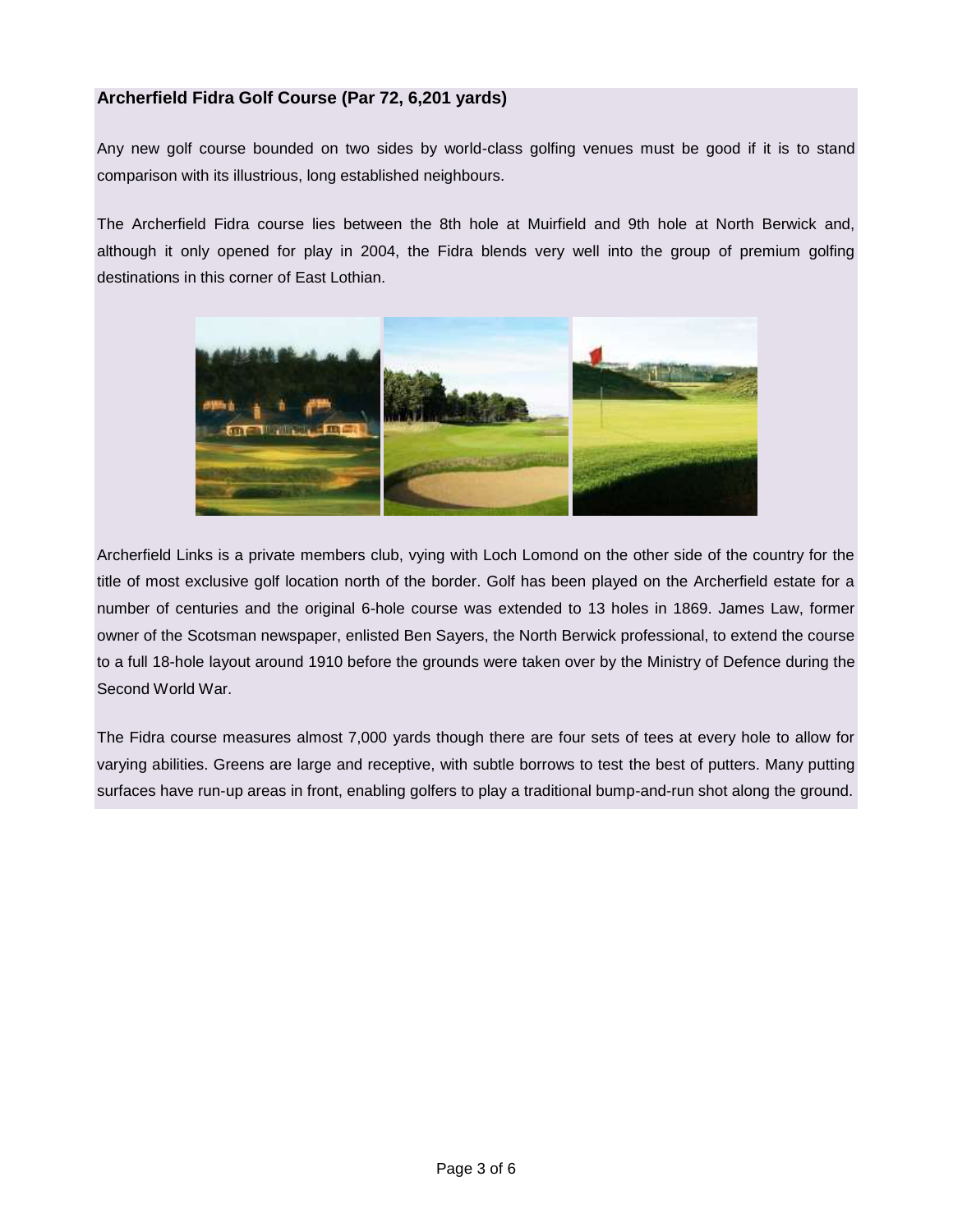# Accommodation

#### \*\*\*\* **Graywalls**

Greywalls Hotel is uniquely situated on the edge of Muirfield championship golf course with stunning views over East Lothian and the Firth of Forth. Overlooking the world famous greens of the 9th & 18th holes, it has earned itself a reputation as 'a golfers' paradise'.



Offering one of the very best country house accommodations in Scotland, and with 10 golf courses within 5 miles, Greywalls' stylish Edwardian splendour makes for an ideal base for golfing in East Lothian. Designed by the celebrated Edwardian architect [Sir Edwin](http://greywalls.co.uk/lutyens.html) Lutyens as a '*dignified holiday home*' Greywalls was built in 1901 and still retains the charm and character for which it is renowned. A haven of peaceful tranquility it enjoys a reputation for the excellence of its food and service. As well as the elegant drawing rooms and delightful dining areas the house has 23 en suite bedrooms.

The delightful walled gardens are attributed to Gertrude Jekyll and contain a hard and grass tennis court, croquet lawn and putting green as well as borders filled with herbaceous plants.



In our opinion, the hotel restaurant provides the best cuisine available anywhere in Scotland. The outstanding meals are matched by exemplary service and a superb wine selection.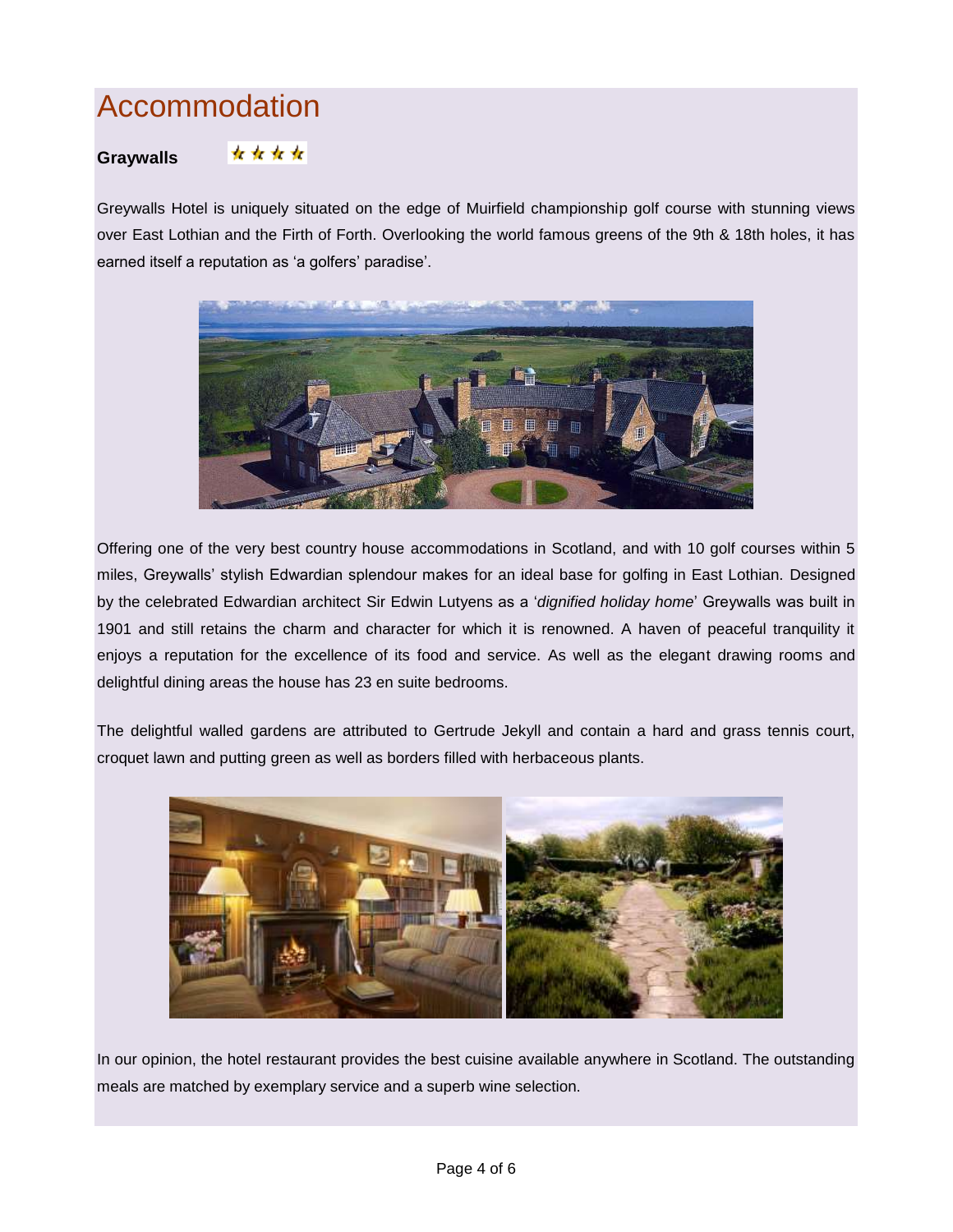All dishes are prepared under the supervision of Executive Chef Albert Roux (Le Gavroche, Maître Cuisinier de France, 3 Michelin Stars) using the freshest of local ingredients. The vegetables are grown in the hotel's kitchen garden.



This proposal is based on the provision of one standard double room in the main household, with full Scottish breakfast included. A £30 dinner allowance per person is also included for the 16<sup>th</sup>, 18<sup>th</sup> and 20<sup>th</sup> of August.

### Services excluded:

| Flights             | Insurance                           |  |
|---------------------|-------------------------------------|--|
| Telephone calls     | Car hire                            |  |
| Lunches and dinners | Golf equipment, buggies and caddies |  |

## Services included:

| 5 nights accommodation at Greywalls Hotel, Gullane                                                | One round of golf for 2 adults at the following golf<br>courses:<br>Gullane No. 3 |  |  |  |
|---------------------------------------------------------------------------------------------------|-----------------------------------------------------------------------------------|--|--|--|
| 1 standard double room in the main house for two<br>adults, including breakfast                   |                                                                                   |  |  |  |
| A £30 dinner allowance per person at Chez Roux on                                                 | North Berwick West Links                                                          |  |  |  |
| the $16th$ , 18 <sup>th</sup> and 20 <sup>th</sup> August                                         | Muirfield or Archerfield                                                          |  |  |  |
|                                                                                                   |                                                                                   |  |  |  |
| The "on-call" assistance of your River & Green representative throughout your holiday in Scotland |                                                                                   |  |  |  |